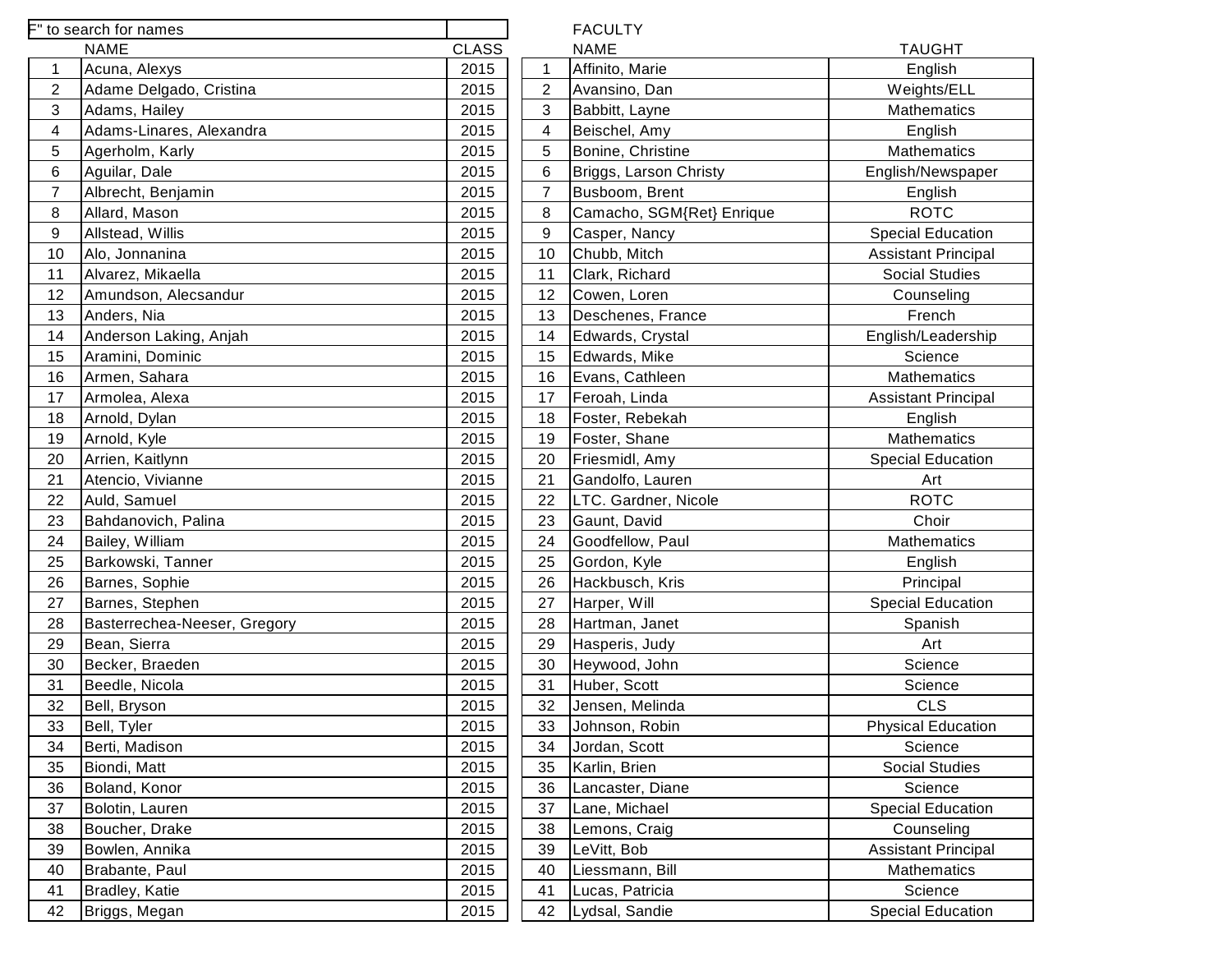| 43 | Broadhead, Kenneth        | 2015 | 43 | Macaluso, Tomas         | <b>CTE</b>                   |
|----|---------------------------|------|----|-------------------------|------------------------------|
| 44 | Brooksbank, Josette       | 2015 | 44 | MacKay, Matt            | Tech. Coordinator            |
| 45 | Brosnan, Katherine        | 2015 | 45 | Malvino, Sparrow        | English                      |
| 46 | Brown, Patrick            | 2015 | 46 | Marin, Sue              | <b>Physical Education</b>    |
| 47 | Brown, Taylor             | 2015 | 47 | Mattick, Jason          | Mathematics                  |
| 48 | Brunet, Chloe             | 2015 | 48 | McCart, Christopher     | <b>Social Studies</b>        |
| 49 | Brunson, Morgan           | 2015 | 49 | McClellan, Brad         | English                      |
| 50 | Buggs, Tristan            | 2015 | 50 | McKillip, Theresa       | English                      |
| 51 | Butler, Cole              | 2015 | 51 | Meinert, Michael        | Science                      |
| 52 | Bydalek, Madeleine        | 2015 | 52 | Moberg, Laura           | <b>Social Studies</b>        |
| 53 | Cabitac, Princess Cyrille | 2015 | 53 | Molder, Stephen         | <b>Special Education</b>     |
| 54 | Cabrera, Angel            | 2015 | 54 | Moore, Molly            | Art                          |
| 55 | Cain, Sydney              | 2015 | 55 | Mortara, Christopher    | <b>Mathematics</b>           |
| 56 | Callister, Chance         | 2015 | 56 | Naughton, Brad          | <b>Mathematics</b>           |
| 57 | Cardinalli, Cecile        | 2015 | 57 | Neace, Hannah           | Drama                        |
| 58 | Carey, Colton             | 2015 | 58 | Ochs, Matthew           | <b>Social Studies</b>        |
| 59 | Carinio, Angelina         | 2015 | 59 | Pace, Jim               | Athletic Director/Soc. Stud. |
| 60 | Carlin, John              | 2015 | 60 | Pavilionis, Phil        | Sports Med/Plato             |
| 61 | Carlson, Meade            | 2015 | 61 | Peel, Amy               | Science                      |
| 62 | Carmazzi, Marcus          | 2015 | 62 | Phillips, Natividad     | Spanish                      |
| 63 | Carreras Gaffney, Jace    | 2015 | 63 | Porter, Valerie         | Science                      |
| 64 | Cartlidge, Alexia         | 2015 | 64 | Potter, Mike            | <b>Mathematics</b>           |
| 65 | Casas, David              | 2015 | 65 | Powers, Keri            | Mathematics                  |
| 66 | Challapalli, Mahesh       | 2015 | 66 | Quinlan, Diana          | <b>CTE</b>                   |
| 67 | Cheng, David              | 2015 | 67 | Rillon, SGM{Ret} Ronald | <b>ROTC</b>                  |
| 68 | Chism, Chloe              | 2015 | 68 | Rodriguez Maples, Sue   | Counselor                    |
| 69 | Clark, Guinivere          | 2015 | 69 | Ross, David             | Social Studies               |
| 70 | Clifton, Daniel           | 2015 | 70 | Schouweiler, Peter      | Social Studies               |
| 71 | Compton, Nicolas          | 2015 | 71 | Scichilone, Traci       | <b>CTE</b>                   |
| 72 | Cooke, Connor             | 2015 | 72 | Sellers, Joe            | PE/Weights                   |
| 73 | Corkery, Grace            | 2015 | 73 | Shoolroy, Aaron         | Science                      |
| 74 | Coulson, Ben              | 2015 | 74 | Shoolroy, Theresa       | Counselor                    |
| 75 | Crocco, Colton            | 2015 | 75 | Spalka, Monica          | Health                       |
| 76 | Cruz, Daniel              | 2015 | 76 | Spencer, Judy           | <b>Social Studies</b>        |
| 77 | Cummins, Garret           | 2015 | 77 | Stone, Jamie            | English                      |
| 78 | Davey, William            | 2015 | 78 | Stone, Rob              | English                      |
| 79 | Davis, Grant              | 2015 | 79 | Tomac, Jeff             | Counseling                   |
| 80 | Davis, Jordan             | 2015 | 80 | Vanderpool, Jennifer    | Spanish                      |
| 81 | Davis, Taylor             | 2015 | 81 | Waddell, C.J.           | Dean                         |
| 82 | Dedeurwaerder, Steven     | 2015 | 82 | Walsh, Liz              | English/Yearbook             |
| 83 | Delgado, Sara             | 2015 | 83 | Whiteley, Barbara       | Library                      |
| 84 | Demers, Maxwell           | 2015 | 84 | Willis, Gerry           | Orchestra                    |
| 85 | Dempsey, Patrick          | 2015 | 85 | Wood, Tim               | Band                         |
| 86 | Diamond, Jack             | 2015 | 86 | Worthen, Bryon          | Mathematics                  |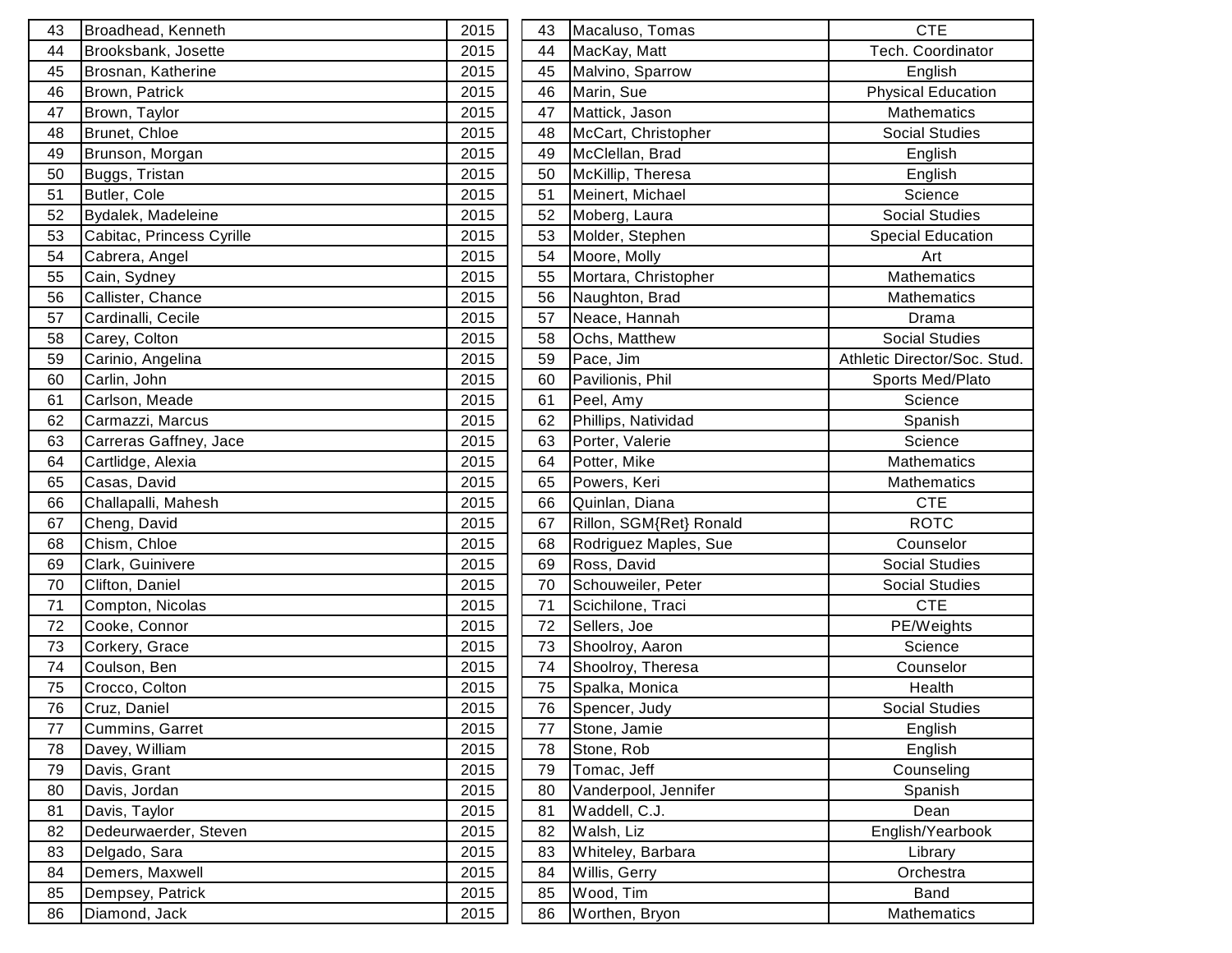| 87         | Dickson, Mary             | 2015 |
|------------|---------------------------|------|
| 88         | Donley, Zoe               | 2015 |
| 89         | Douglas, Shyanne          | 2015 |
| 90         | Downing, Brendon          | 2015 |
| 91         | Doyle, Bailey             | 2015 |
| 92         | Drummer, Dustin           | 2015 |
| 93         | Duhamel, Brigitte         | 2015 |
| 94         | Dunn, Gavin               | 2015 |
| 95         | Eddy, Cole                | 2015 |
| 96         | Edgington, Haley          | 2015 |
| 97         | Edison, Jouvon            | 2015 |
| 98         | Ellis, Sage               | 2015 |
| 99         | Ernst, Mackenzie          | 2015 |
| 100        | Estano, Jeneva            | 2015 |
| 101        | Etnyre, Caitlin           | 2015 |
| 102        | Evangelista, Ryan Douglas | 2015 |
| 103        | Fall, Dorian              | 2015 |
| 104        | Felte, Julia              | 2015 |
| 105        | Finau, Tkani              | 2015 |
| 106        | Fisher, Jacob             | 2015 |
| 107        | Fitzgerald, Haleigh       | 2015 |
| 108        | Fixico, Jocelynn          | 2015 |
| <u>109</u> | Forshey, Jacob            | 2015 |
| 110        | Foster, Kelcey            | 2015 |
| 111        | Frezzette, Cole           | 2015 |
| 112        | Fritts, Jewelene          | 2015 |
| 113        | Fuller, Mandy             | 2015 |
| 114        | Futch, Anthony            | 2015 |
| 115        | Gadda, Brooks             | 2015 |
| 116        | Gandher, Kameni           | 2015 |
| 117        | Garcia, Alex              | 2015 |
| 118        | Gardner, Bradlee          | 2015 |
| <u>119</u> | Geary, Broc               | 2015 |
| 120        | George, Adrianna          | 2015 |
| 121        | Glogovac, Gina            | 2015 |
| 122        | Gomez, Magali             | 2015 |
| 123        | Grable, Kasey             | 2015 |
| <u>124</u> | Grimes, Kenneth           | 2015 |
| 125        | Grinsell, Katie           | 2015 |
| 126        | Grock, Hanna              | 2015 |
| 127        | Gully, Rosemary           | 2015 |
| 128        | Gundersen, Brooke         | 2015 |
| <u>129</u> | Gutierrez, Karen          | 2015 |
| <u>130</u> | Gutierrez, Miguel         | 2015 |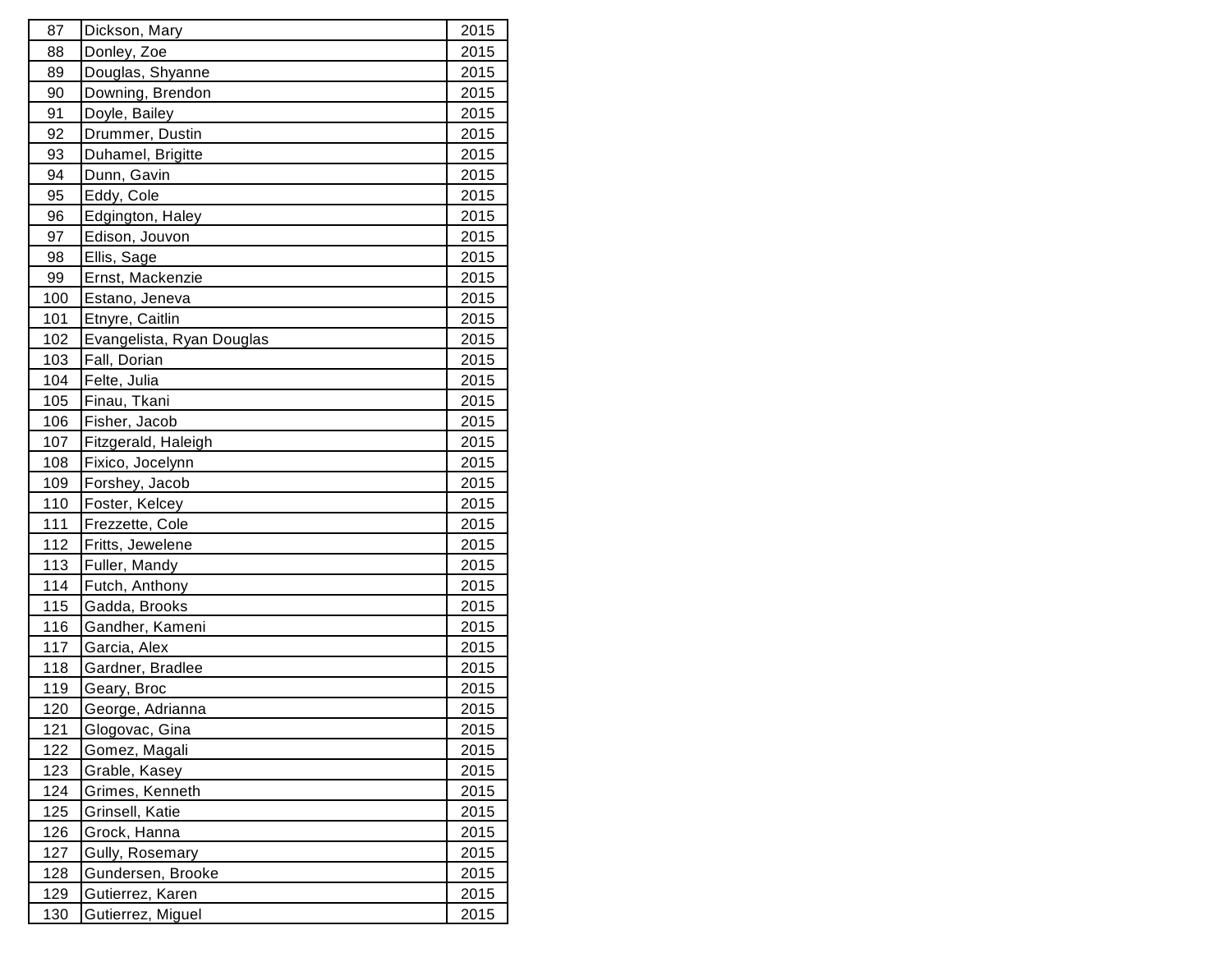| 131        | Guy, Julian               | 2015        |
|------------|---------------------------|-------------|
| 132        | Haas, Mary Alice          | 2015        |
| 133        | Haines, Christopher       | 2015        |
| 134        | Hand, Chelsey             | 2015        |
| 135        | Hanna, Michael            | 2015        |
| 136        | Harding, Kozi             | 2015        |
| 137        | Harmon, Anne              | 2015        |
| 138        | Harrison, Clay            | 2015        |
| 139        | Hart, Allison             | 2015        |
| 140        | Hart, Tyler               | 2015        |
| 141        | Harvey, Christopher       | 2015        |
| 142        | Hayes, Alexander          | 2015        |
| 143        | Hayes, Hannah             | 2015        |
| 144        | Haygood, Jordan           | 2015        |
| 145        | Hazelbaker, Kerstin       | 2015        |
| 146        | Healion, Annie            | 2015        |
| 147        | Heddy, Robert             | 2015        |
| 148        | Hedges, Jackson           | 2015        |
| 149        | Hendricks, Austin         | 2015        |
| 150        | Herman, Kienan            | 2015        |
| 151        | Hernandez Garcia, Vanessa | 2015        |
| 152        | Hernandez Sotelo, Ramon   | 2015        |
| 153        | Hess, Breanna             | 2015        |
| 154        | Heydon, Catherine         | 2015        |
| 155        | Hibbler, Markisha         | 2015        |
| 156        | Hoberg, Erik              | 2015        |
| 157        | Hoel, Daniel              | 2015        |
| 158        | Hoffman, Shannon          | 2015        |
| 159        | Holden, Taylor            | 2015        |
| 160        | Hoogs, Hannah             | 2015        |
| 161        | House, Xavier             | 2015        |
| 162        | Hurtado, Evelyn           | 2015        |
| <u>163</u> | Ignacio, Sheila           | 2015        |
| 164        | Jackson, Hannah           | 2015        |
| 165        | Jackson, Joseph           | 2015        |
| 166        | Jackson, Trenten          | 2015        |
| 167        | Jayo, Joseph              | 2015        |
| 168        | Jickling, Sierra          | <u>2015</u> |
| 169        | Jimenez, Soledad          | 2015        |
| 170        | Johnson, Bailey           | 2015        |
| 171        | Johnston, Melissa         | 2015        |
| 172        | Jordan, Timothy           | 2015        |
| 173        | Julian, Rachael           | 2015        |
| 174        | Kabisch, Gage             | 2015        |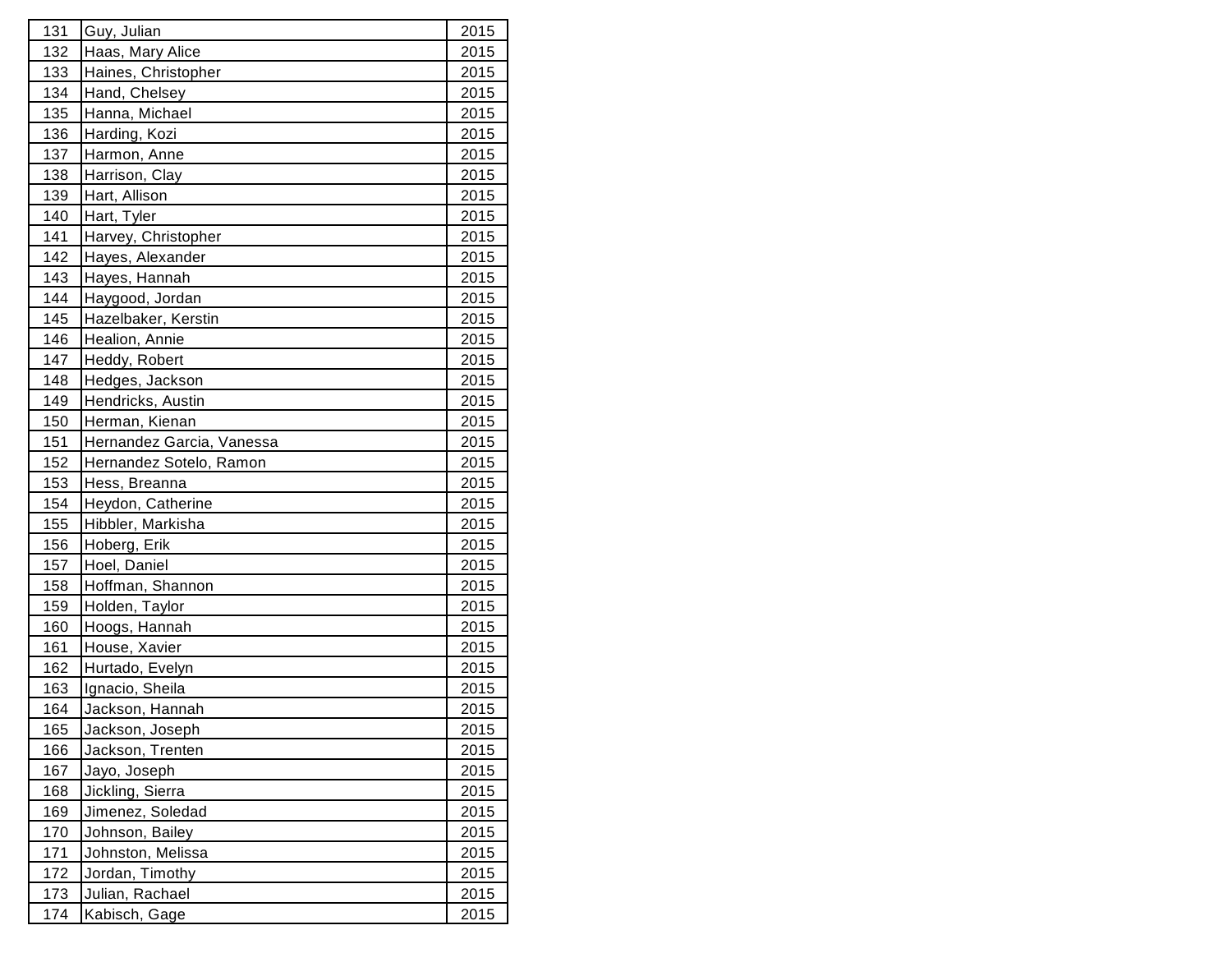| 175        | Kallas, Kameron          | 2015 |
|------------|--------------------------|------|
| 176        | Keesee, lain             | 2015 |
| 177        | Keesey, Clairissa        | 2015 |
| <u>178</u> | Kerr, Raelani            | 2015 |
| 179        | Kidd, Ryan               | 2015 |
| 180        | Kiene, Samuel            | 2015 |
| 181        | Kington, Austin          | 2015 |
| 182        | Kovaltchouk, Jacques     | 2015 |
| 183        | Kreins, Kassidy          | 2015 |
| 184        | Krug, Cooper             | 2015 |
| 185        | Kubik, Ninna             | 2015 |
| 186        | Kurmonavicius, Danielius | 2015 |
| 187        | Kutok, Natasha           | 2015 |
| <u>188</u> | Lam Yuen, Clifford       | 2015 |
| 189        | Lara Soto, Laila         | 2015 |
| 190        | Laughlin, Liam           | 2015 |
| 191        | Lawn, Matthew            | 2015 |
| 192        | Leal, Victor             | 2015 |
| 193        | Lee, Quinton             | 2015 |
| 194        | Lefebvre, Justin         | 2015 |
| 195        | Lemay, Christian         | 2015 |
| 196        | Linivenko, Nikita        | 2015 |
| 197        | Lockard, Sydney          | 2015 |
| 198        | Loder, Brynn             | 2015 |
| 199        | Lopez, Dominique         | 2015 |
| 200        | Lorenzetti, Allison      | 2015 |
| 201        | Lucero, Serena           | 2015 |
| 202        | Luna Romero, Miguel      | 2015 |
| 203        | Lydick, Justin           | 2015 |
| 204        | Lyons, Elijah            | 2015 |
| 205        | Magera, Anna             | 2015 |
| 206        | Makienko, Polina         | 2015 |
| 207        | Martin, Nicholas         | 2015 |
| 208        | Martinez Meneses, Adrian | 2015 |
| 209        | Martinez Perez, Andrea   | 2015 |
| 210        | Martinez Sarabia, Lucia  | 2015 |
| 211        | Mason, Zoe               | 2015 |
| 212        | Mattingly, Molly         | 2015 |
| 213        | Mausling, Rebecca        | 2015 |
| 214        | Maylath, Madisenne       | 2015 |
| 215        | Mccall, Eliza            | 2015 |
| 216        | Mcclanahan, Ryan         | 2015 |
| 217        | Mcguire, Patrick         | 2015 |
| 218        | Mcmillan, Charles        | 2015 |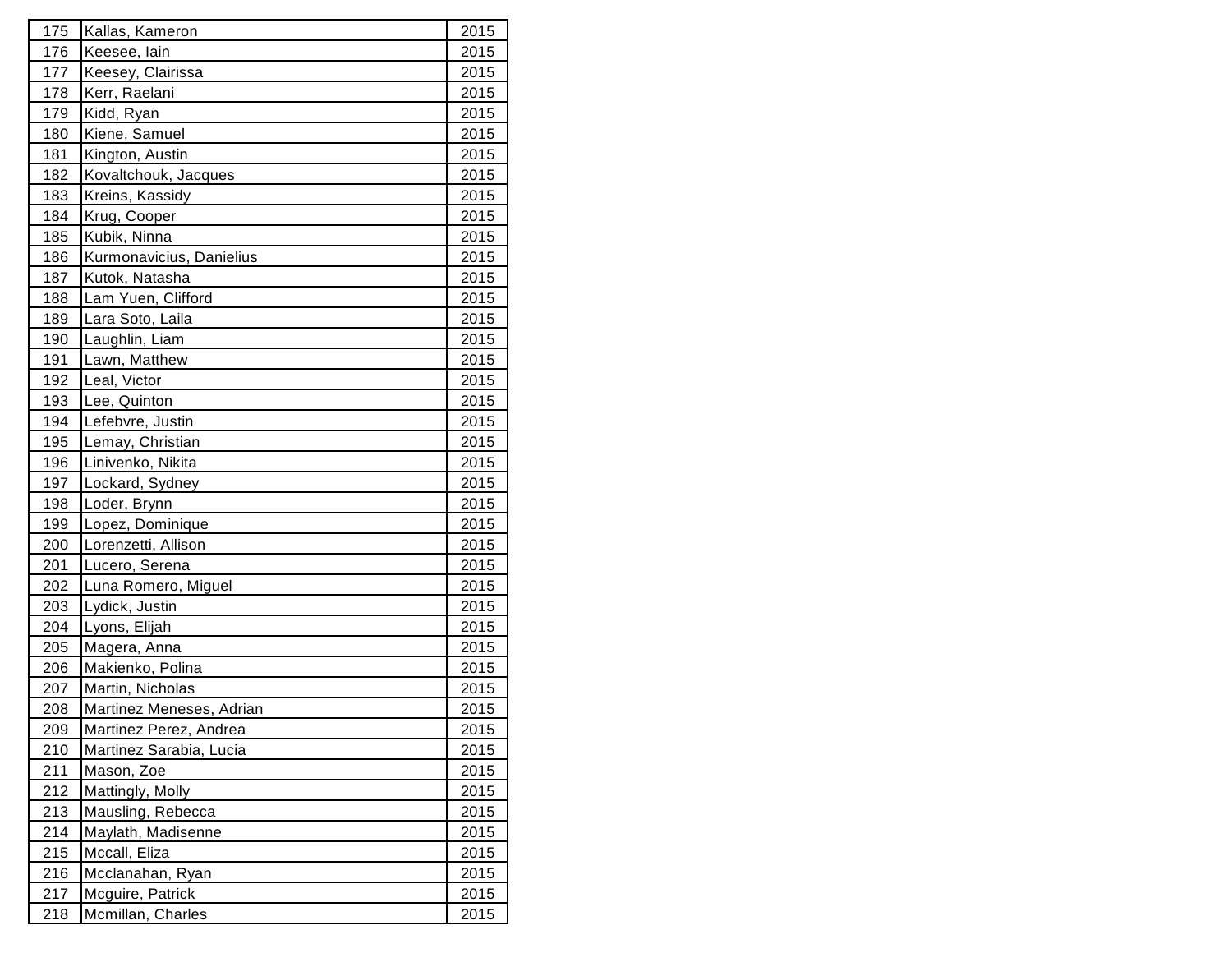| 219        | Mcmillen, Alysse          | 2015 |
|------------|---------------------------|------|
| 220        | Mcphail, Talon            | 2015 |
| 221        | Merkin, Sara              | 2015 |
| 222        | Miarecki, Riley           | 2015 |
| 223        | Miller, Mads              | 2015 |
| 224        | Miller, Vincent           | 2015 |
| 225        | Monroe, Makayla           | 2015 |
| 226        | Montgomery, Jessie        | 2015 |
| 227        | Moore, Shanda             | 2015 |
| 228        | Morley, Bryony            | 2015 |
| 229        | Morton, Zachary           | 2015 |
| 230        | Mull, Ryan                | 2015 |
| 231        | Murphy, Benjamin          | 2015 |
| <u>232</u> | Nachtsheim, Rachel        | 2015 |
| 233        | Nason, Cole               | 2015 |
| 234        | Nelson, Heather           | 2015 |
| 235        | Noriega Martin, Constanza | 2015 |
| 236        | Norton, Leah              | 2015 |
| 237        | Norton lii, John          | 2015 |
| 238        | Nunag, Alyssa             | 2015 |
| 239        | O'Hara, Kierann           | 2015 |
| 240        | Ojeda, Brian              | 2015 |
| 241        | Oki, Brianna              | 2015 |
| 242        | Olsen, Darby              | 2015 |
| 243        | Olson, Andrew             | 2015 |
| 244        | Ortiz, Carlos             | 2015 |
| 245        | Ortiz Lopez, Nestor       | 2015 |
| 246        | Osgood, James             | 2015 |
| 247        | Overmyer, Kirsten         | 2015 |
| 248        | Paciukonyte, Kotryna      | 2015 |
| 249        | Padgett, Mark             | 2015 |
| 250        | Paputsidis, Elena         | 2015 |
| 251        | Parker, Garrett           | 2015 |
| 252        | Parker, Jillian           | 2015 |
| 253        | Paterson, Anna            | 2015 |
| 254        | Peck, Kristina            | 2015 |
| 255        | Pena, Christian-Gabriel   | 2015 |
| 256        | Pendergraft, Alex         | 2015 |
| 257        | Perez, Nathaniel          | 2015 |
| 258        | Perez, Xavier             | 2015 |
| 259        | Perez Garcia, Eric        | 2015 |
| 260        | Peters, Jamieson          | 2015 |
| 261        | Peterson, Danyelle        | 2015 |
| <u>262</u> | Pfeiffer, Tamara          | 2015 |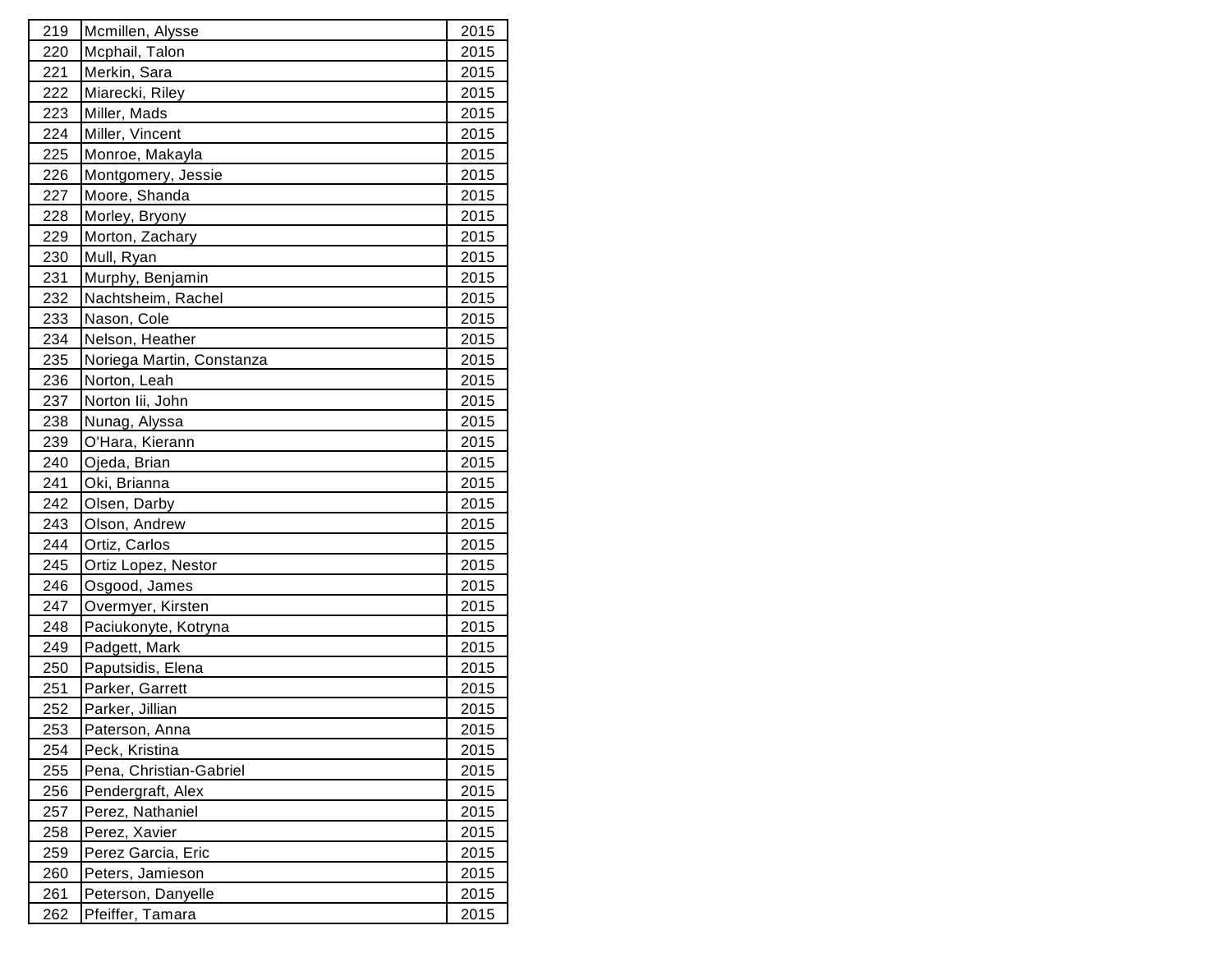| 263 | Pharis, Jeremiah               | 2015 |
|-----|--------------------------------|------|
| 264 | Plaszowiecka, Kate             | 2015 |
| 265 | Poglianich, Angelique          | 2015 |
| 266 | Potts, Natania                 | 2015 |
| 267 | Raack, Lauren                  | 2015 |
| 268 | Ramirez Torres, Ricardo Piedad | 2015 |
| 269 | Richard, Paige                 | 2015 |
| 270 | Robles, Oscar                  | 2015 |
| 271 | Rock, Tyler                    | 2015 |
| 272 | Rolling, Kelsey                | 2015 |
| 273 | Rollins, Sabrina               | 2015 |
| 274 | Root, Nicholas                 | 2015 |
| 275 | Rosales Valenzuela, Pedro      | 2015 |
| 276 | Rowe, Sydney                   | 2015 |
| 277 | Ruf, Delanie                   | 2015 |
| 278 | Rusk, Brandon                  | 2015 |
| 279 | Sanders, Tyler                 | 2015 |
| 280 | Sandoval, Madeline             | 2015 |
| 281 | Santos, Summer                 | 2015 |
| 282 | Sargent, Samantha              | 2015 |
| 283 | Schula, Cheyenne               | 2015 |
| 284 | Scott, Alexander               | 2015 |
| 285 | Scott, Madison                 | 2015 |
| 286 | Scott, Sydney                  | 2015 |
| 287 | Segura Camargo, Geovanny       | 2015 |
| 288 | Sewell, Emily                  | 2015 |
| 289 | Shaffer, John                  | 2015 |
| 290 | Shirley, Anna                  | 2015 |
| 291 | Shonnard, Wallace              | 2015 |
| 292 | Siminoe, Trey                  | 2015 |
| 293 | Small, Eleanor                 | 2015 |
| 294 | Smith, Jeremy                  | 2015 |
| 295 | Smith, Logan                   | 2015 |
| 296 | Snyder, Alexa                  | 2015 |
| 297 | Speth, Jeremy                  | 2015 |
| 298 | Steinhardt, Nicole             | 2015 |
| 299 | Stolzoff, Madalyn              | 2015 |
| 300 | Stone, Elisabeth               | 2015 |
| 301 | Stone, Nathaniel               | 2015 |
| 302 | Suarez, Mario                  | 2015 |
| 303 | Summers, Riley                 | 2015 |
| 304 | Swackhamer, Emily              | 2015 |
| 305 | Sweeney, Hannah                | 2015 |
| 306 | Tamietti, Domenick             | 2015 |